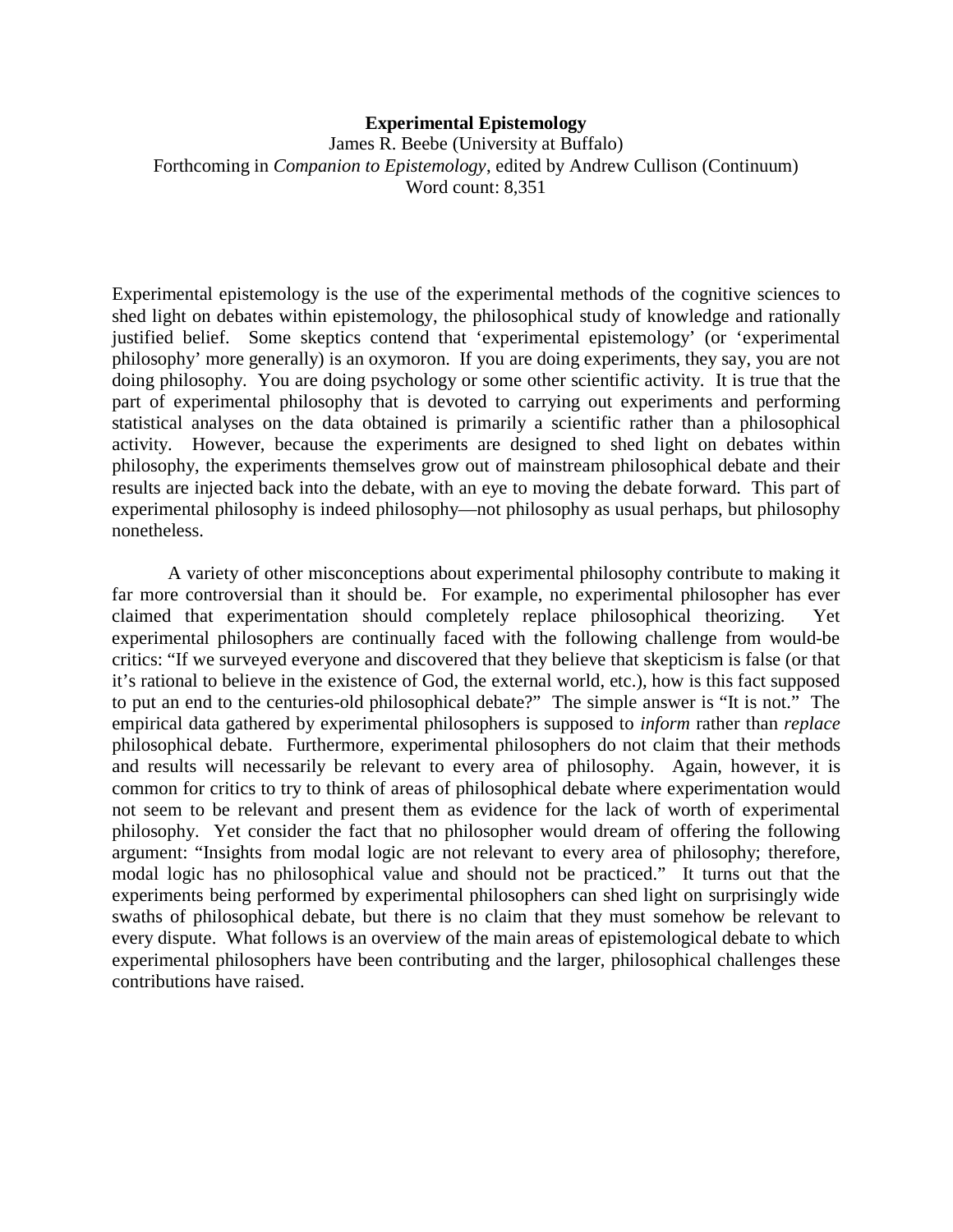#### **I. Gettier and Truetemp**

Most of the major movements and innovations of the last fifty years of contemporary epistemological debate have relied heavily upon intuitions elicited by key thought experiments. Edmund Gettier (1963), for example, appeared to successfully undermine the analysis of knowledge as justified true belief with two simple thought experiments in which the protagonists seemed to have justified true beliefs but lacked knowledge. The externalist theories of epistemic justification that appeared in the 1970s and 1980s were attacked primarily on the grounds that they seemed to conflict with widely shared intuitions about cases such as Norman the clairvoyant (BonJour 1980), Truetemp the amazingly accurate temperature perceiver (Lehrer 1990), and victims of evil demon deception (Cohen 1984). More recently, epistemic contextualism has been both defended and attacked on the grounds that it comports well or poorly with common intuitions about key cases (DeRose 1992; 1995; 2005; Hawthorne 2004; Stanley 2005).

All of these uses of philosophical thought experiments are based on the assumption that the intuitions they elicit will be widely shared—indeed, that they *ought* to be shared by anyone who possesses the concepts of knowledge and justified belief and who exercises at least minimal capacities for reflection upon the correct application of those concepts. Recently, some work in experimental epistemology has put this simple assumption to the test. More precisely, experimental epistemologists have gathered data about people's intuitive responses to philosophically influential thought experiments in a controlled fashion, and the results have often been surprising.

#### *Gettier Cases*

Having a justified true belief usually means having knowledge. However, Gettier (1963) famously introduced a class of cases in which cognitive agents have justified true beliefs that do not seem to count as knowledge. In what is usually considered to be the founding document of experimental epistemology, Jonathan Weinberg, Shaun Nichols and Stephen Stich (2001) discovered that, while most American college students of European ancestry (i.e., 'Westerners') gave the "correct" or typical philosophical response to Gettier cases, many American college students of East Asian (i.e., Korean, Japanese and Chinese) and South Asian (i.e., Indian, Pakistani, Bangladeshi) descent did not. Weinberg, Nichols and Stich presented participants with the following version of one of Gettier's original cases:

Bob has a friend, Jill, who has driven a Buick for many years. Bob therefore thinks that Jill drives an American car. He is not aware, however, that her Buick has recently been stolen, and he is also not aware that Jill has replaced it with a Pontiac, which is a different kind of American car. Does Bob really know that Jill drives an American car, or does he only believe it?

Bob's belief is justified because of his past familiarity with Jill's driving habits, and his belief is true because Jill really does drive an American car. However, according to the overwhelming majority of epistemologists, the fact that makes Bob's belief justified and the fact that makes it true are not related in an epistemically proper fashion. 74% of Western participants surveyed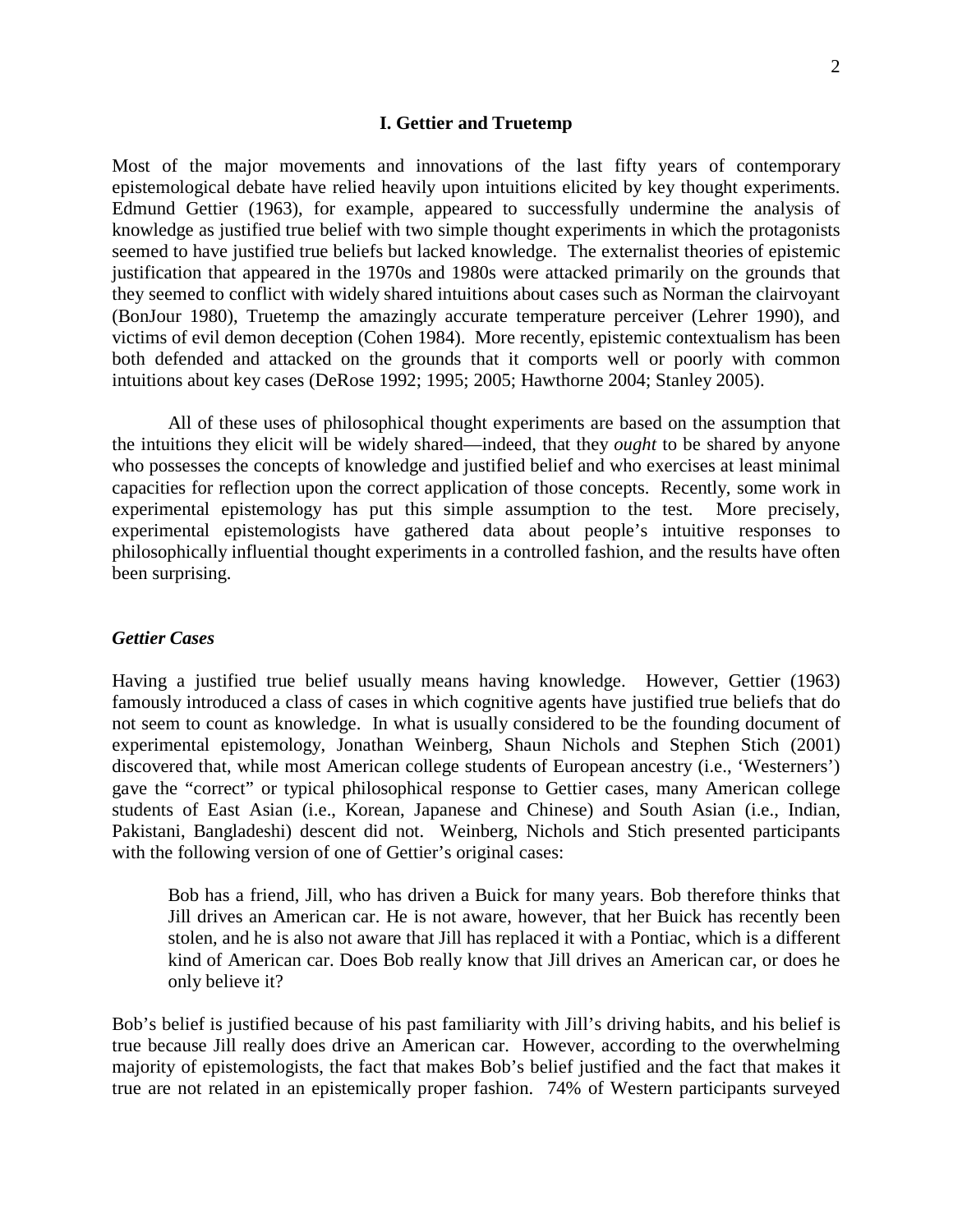seemed to agree, as they indicated that Bob only believed but did not really know that Jill drives an American car. 53% of East Asians and 61% of South Asians, however, indicated that Bob really knows this fact (cf. Figure 1).

| <b>Gettier Case</b> | <b>Really Knows</b> | <b>Only Believes</b> |
|---------------------|---------------------|----------------------|
| Westerners          | 26%                 | 74%                  |
| East Asians         | 53%                 | 47%                  |
| South Asians        | 61%                 | 39%                  |
| <b>Figure 1</b>     |                     |                      |

Christina Starmans and Ori Friedman (unpublished) presented subjects with similar Gettier cases and found a significant gender difference among the responses. Males were more likely than females to deny that the protagonists in Gettier cases possessed knowledge. This difference did not result because men were reluctant to attribute knowledge in general or because women were generally inclined to attribute it. Starmans and Friedman hypothesize that this sex difference might be due in part to the fact that women are generally more empathetic and more prone to adopt others' perspectives than men.

When intuitive responses are found to diverge in cases where it had been previously assumed that they would be unanimous, a challenge is posed to the evidential and argumentative force of these cases. If everyone who possessed the concept of knowledge agreed that the protagonists in Gettier cases lacked knowledge, the cases could be persuasively used to impugn the 'justified true belief' account of knowledge. But if there is significant disagreement, matters become more complicated. It could be that some respondents are simply confused or have made some kind of performance error that prevents their responses from adequately reflecting their conceptual competence. Or it may be that some participants (e.g., from one culture) are operating with one concept of knowledge, whereas other participants (e.g., from another culture) are operating with a different one. Some have suggested that in cases of disagreement greater weight should be given to the intuitions of experts than to those of the philosophically untrained. Several experimental epistemologists have suggested that the diversity and instability of epistemic intuitions point to a more radical conclusion, viz., that intuitions should not be used as evidence in philosophical theorizing at all.

Not everyone is convinced that the results cited above pose a significant philosophical challenge. Simon Cullen (2010), for example, replicated the Gettier studies of Weinberg, Nichols and Stich but instructed participants to choose between saying that Bob *knows* or *does not know* that Jill drives an American car instead of offering them the choices *really knows* and *only believes*. Cullen correctly notes that 'really knows' seems to express a distinct concept from 'knows' and is perhaps more akin to 'knows with certainty.' When Western participants were offered the dichotomous choice between knowing and not knowing, 42% chose "knows" significantly more than chose "really knows" in the Weinberg, Nichols and Stich study. Cullen's replication shows that conclusions drawn about participants' concept of 'knowledge' should not be drawn from participant responses to questions about 'really knowing,' but it should be kept in mind that this does not undermine conclusions one might want to draw about participants' concept of 'really knowing.'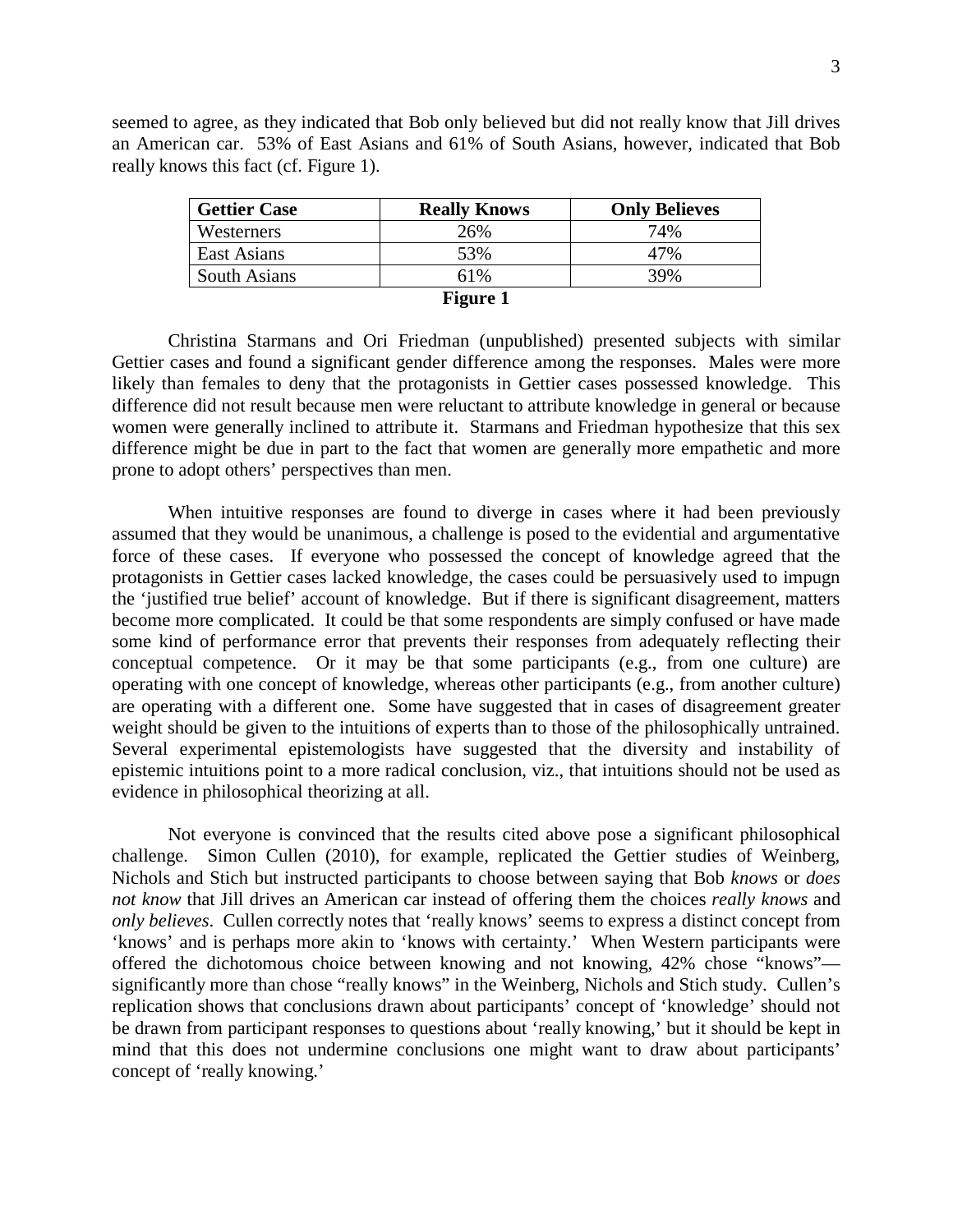Citing an array of evidence from cognitive, developmental and crosscultural psychology that seems to show that the cognitive processes underlying epistemic evaluation should be should be universal and relatively independent of culture, Jennifer Nagel (2007; forthcoming) predicted that further empirical investigation would overturn the claim that there is philosophically significant variation in epistemic intuitions about Gettier cases across demographic groups. Indeed, when Nagel, San Juan, and Mar (in prep) presented participants with eight different Gettier cases, eight ordinary knowledge cases, eight justified false belief cases, and eight cases in which skeptical possibilities were raised, they found no ethnicity- or gender-based differences.

While further investigation of Gettier case intuitions and the psychological processes underlying them is required, epistemologists should at the very least heed the following cautionary message offered by Nagel (2007, p. 802): "reactions to sketchy cases can involve a complex array of factors, and one should not be hasty to assume that one's own initial reactions are always definitive."

## *Truetemp Cases*

One of the more prominent areas of debate within contemporary epistemology has been the dispute between epistemic internalism and externalism. Describing the distinction between internalism and externalism about epistemic justification, Laurence BonJour (1992, p. 132) writes:

The most generally accepted account of this distinction is that a theory of justification is *internalist* if and only if it requires that all of the factors needed for a belief to be epistemically justified for a given person be *cognitively accessible* to that person, internal to his cognitive perspective; and *externalist*, if it allows that at least some of the justifying factors need not be thus accessible, so that they can be *external* to the believer's cognitive perspective, beyond his ken.

The most common form of epistemic externalism is reliabilism, which claims that beliefs are justified just when they are produced by cognitive processes that are highly reliable or truthconducive (cf. Goldman 1986). Reliabilism does not require that subjects know or be able to recognize that their cognitive processes are reliable. They must simply be reliable. This feature of reliabilism makes it a form of epistemic externalism, and it has been the target of most of the objections lodged against the theory.

Critics of reliabilism (and externalism more generally) have used thought experiments in which a hypothetical cognitive agent satisfies the reliabilist (or otherwise externalist) conditions for knowledge or justified belief, yet intuitively seems to lack knowledge or justification. One of the most widely discussed such thought experiments is Keith Lehrer's (1990) story of Mr. Truetemp. Weinberg, Nichols and Stich (2001) employed the following version of the story in one of their experiments:

One day Charles is suddenly knocked out by a falling rock, and his brain becomes rewired so that he is always absolutely right whenever he estimates the temperature where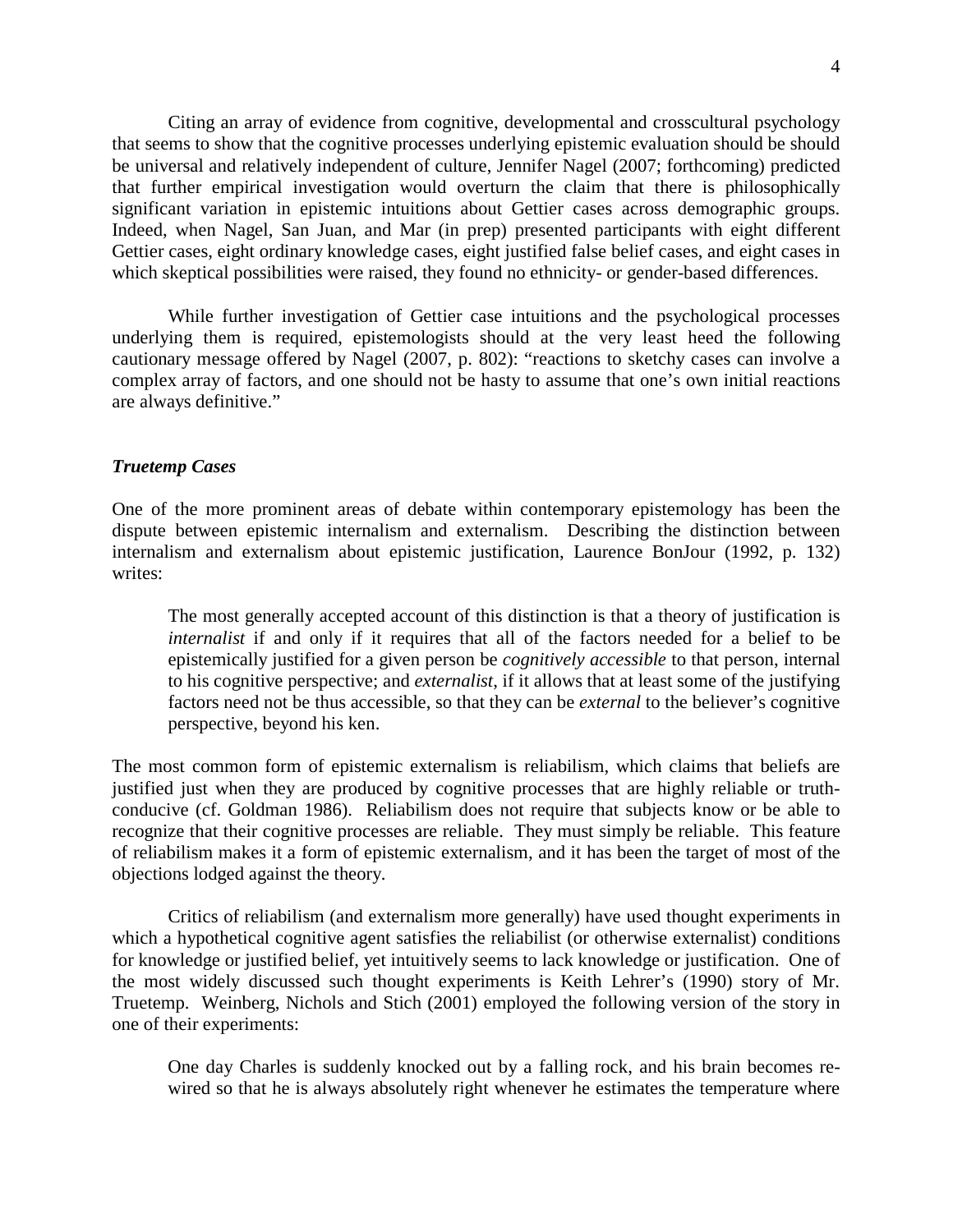he is. Charles is completely unaware that his brain has been altered in this way. A few weeks later, this brain re-wiring leads him to believe that it is 71 degrees in his room. Apart from his estimation, he has no other reasons to think that it is 71 degrees. In fact, it is at that time 71 degrees in his room. Does Charles really know that it was 71 degrees in the room, or does he only believe it?

Almost all epistemologists have maintained that Truetemp-style subjects like Charles lack justification for their beliefs and, since justification is necessary for knowledge, they take him to lack knowledge as well. Among Western participants surveyed by Weinberg, Nichols and Stich, 68% of them agree. But an even greater proportion of East Asians agree (cf. Figure 2). The difference between Eastern and Western responses is statistically significant.

| Individualistic      |                     |                      |
|----------------------|---------------------|----------------------|
| <b>Truetemp Case</b> | <b>Really Knows</b> | <b>Only Believes</b> |
| Westerners           | 32%                 | 68%                  |
| East Asians          | 12%                 | 88%                  |
|                      | Figure 2            |                      |

A key feature of Charles' epistemic situation—and the original Truetemp story it was patterned after—is that Charles has a belief-forming process that is not shared by anyone else in his community. Drawing upon work in social psychology that suggests that people from East Asian cultures tend to be more collectivist in their thinking and less inclined toward understanding objects and individuals in detachment from their contexts than Westerners, Weinberg, Nichols and Stich constructed some other Truetemp-style cases that were less individualistic. In one version, the rock that gave Charles his new perceptual ability was replaced by a team of well-meaning scientists that are sent by the elders in his community. In another version, the entire community shares the new perceptual process in question. In both cases where some kind of community-based sanction is introduced, the statistically significant difference between Westerners and East Asians disappears. 75% of East Asians responded that the protagonist whose brain has been rewired with elder approval only believed the proposition in question, and 68% of East Asians said that the protagonist who shared his new perceptual process with others in his community only believed and did not really know (cf. Figures 3 and 4).

| <b>Elders Truetemp</b><br><b>Case</b> | <b>Really Knows</b> | <b>Only Believes</b> |
|---------------------------------------|---------------------|----------------------|
| Westerners                            | 35%                 | 65%                  |
| East Asians                           | 25%                 | 75%                  |
|                                       |                     |                      |

| рш<br>г |  |
|---------|--|
|         |  |

| <b>Community Wide</b><br><b>Truetemp Case</b> | <b>Really Knows</b> | <b>Only Believes</b> |
|-----------------------------------------------|---------------------|----------------------|
| Westerners                                    | 20%                 | 80%                  |
| East Asians                                   | 32%                 | 68%                  |
|                                               |                     |                      |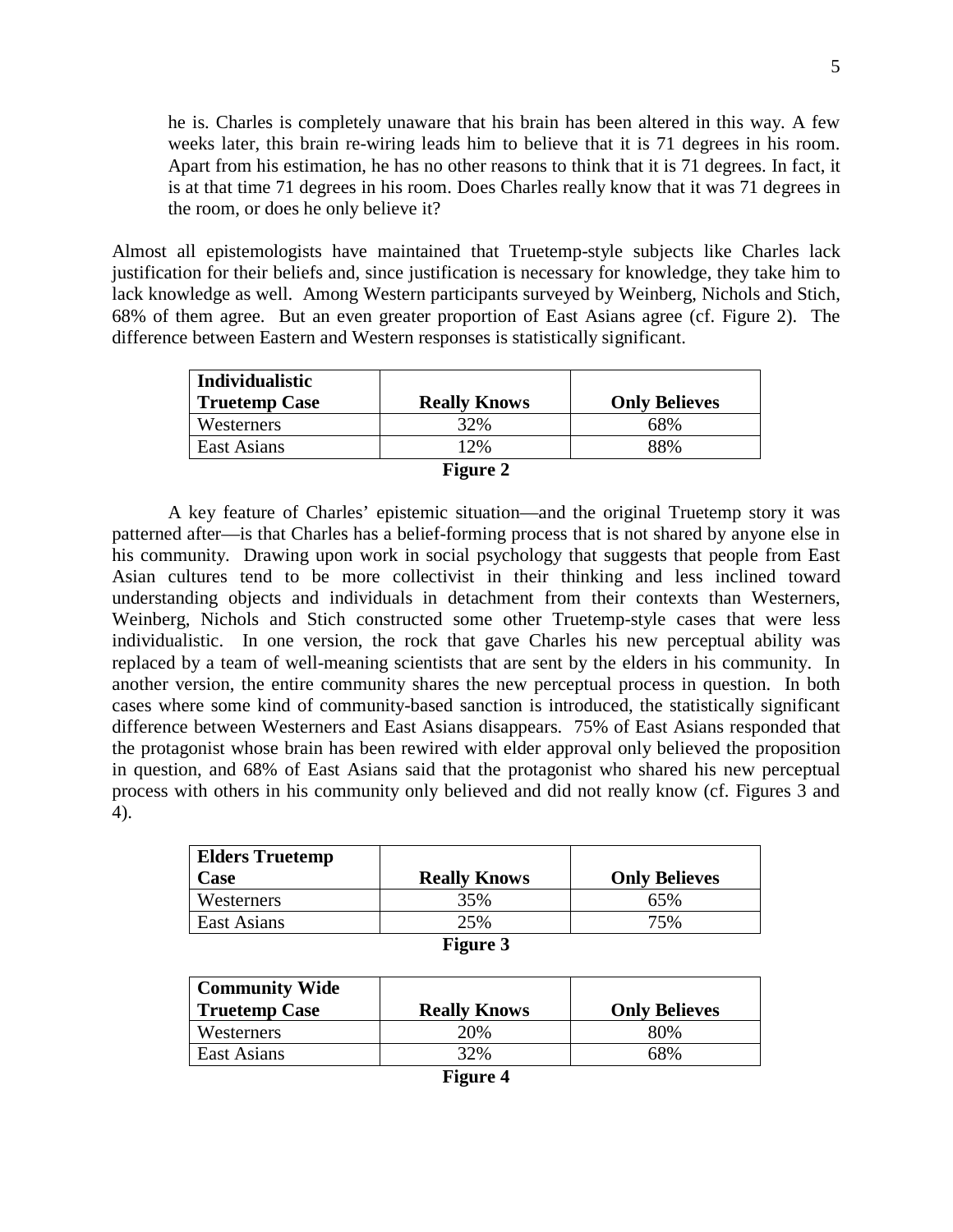Swain, Alexander and Weinberg (2008) found that intuitions given in response to the basic Truetemp case are also subject to an ordering effect. If participants are first presented with a clear case of knowledge before considering the Truetemp case, they are less willing to attribute knowledge to the protagonist in the Truetemp case. But if they are first presented with a clear case of non-knowledge, they are more willing to attribute knowledge in the Truetemp Case. Because Truetemp intuitions are thus unstable, Swain, Alexander and Weinberg suggest that they are unsuitable for use in philosophical argumentation.

Jennifer Cole Wright (2010), however, highlights the fact that not all of the intuitive responses gathered by Swain, Alexander and Weinberg are unstable. The clear cases of knowledge and non-knowledge were consistently recognized as knowledge and non-knowledge, respectively, regardless of the order in which they were presented. Building upon this observation, Wright replicated the findings of Swain, Alexander and Weinberg but asked participants to rate how confident they were in their judgments about the various cases. She found that participants were significantly more confident in their judgments about the clear cases than they were about Truetemp. Wright claims that her findings provide an answer to the question raised by many experimental philosophers about whether there is any way to calibrate intuitions and distinguish the reliable ones from the unreliable. Wright argues that because high degrees of confidence track stability and low degrees of confidence track instability, participants have introspective access to features that be used to distinguish those intuitions that are less subject to biasing influences from those that are not.

Cullen (2010) also replicated Swain, Alexander and Weinberg's study but instructed participants to evaluate each vignette separately. When this was done, the order effect found by Swain, Alexander and Weinberg disappeared. Cullen argues that when participants are asked a question and the point of the question is not terribly clear to them, they will look around in the context surrounding the question (where this may include other vignettes previously encountered in a questionnaire) in search of clues that can guide them in how to answer. Cullen hypothesizes that participants who are not specifically instructed to consider each vignette separately will tend to think that being shown the Truetemp case immediately after an apparently obvious case of non-knowledge is a clue that they should compare the two cases. Cullen contends that participants who compare the Truetemp case to a clear case of knowledge are in effect answering a different question from participants who are comparing the Truetemp case to a clear case of non-knowledge. When participants are given the explicit instruction to evaluate vignettes separately, however, Cullen maintains they come closer to answering the question researchers want them to answer.

In another replication of the Charles experiment above, Cullen had Western participants choose between "Charles knows" and "Charles does not know" rather than "Charles really knows" and "Charles merely believes." Cullen found that 57% of participants answered that Charles knows—almost twice as many as those who claimed that Charles *really* knows in Weinberg, Nichols and Stich's original experiment.

An often unremarked feature of the empirical findings on Truetemp cases is that before experimental epistemology came onto the scene, epistemologists almost unanimously agreed that the intuition that Truetemp does not know is obviously correct and is one that would be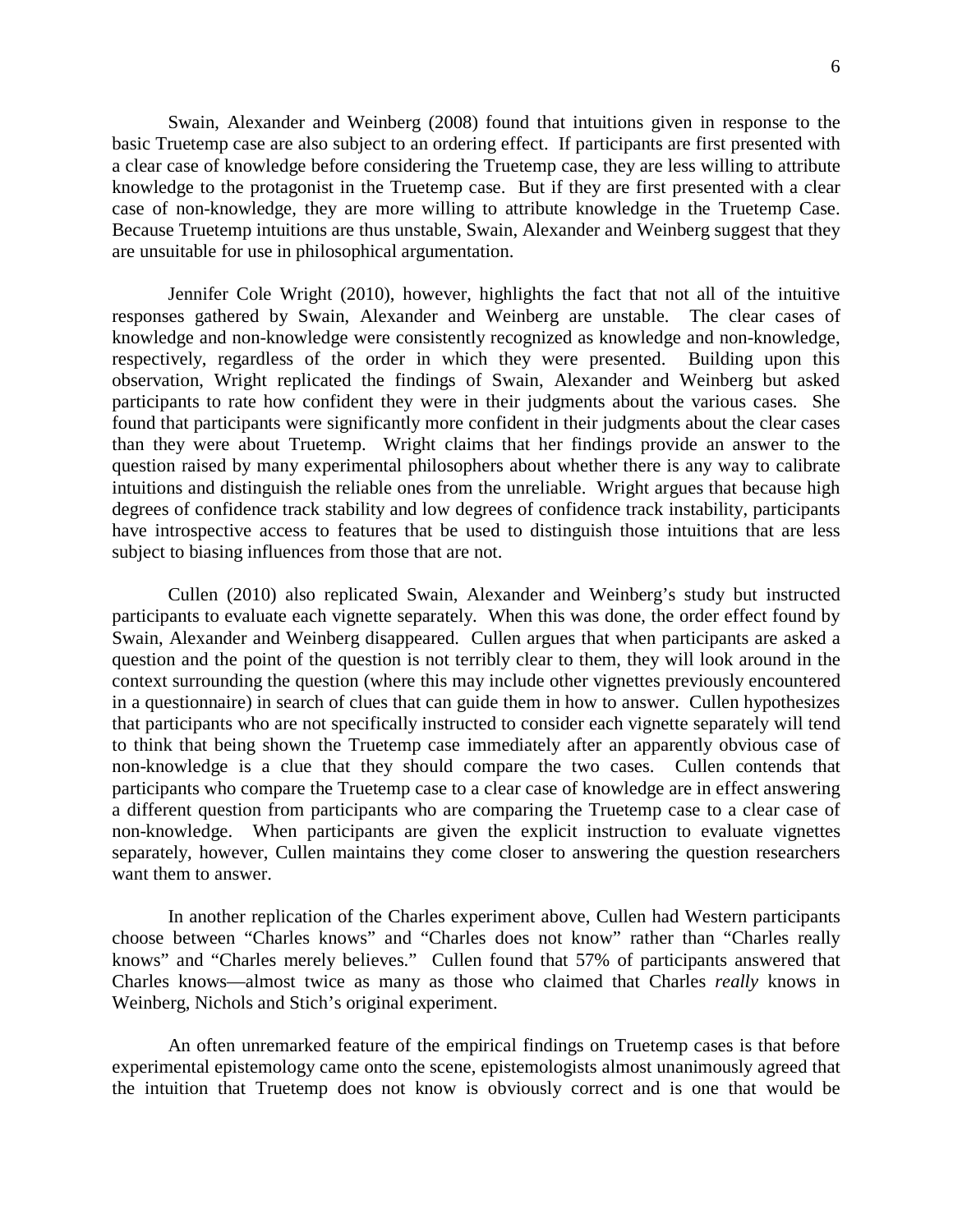universally shared. Even Alvin Goldman (1994) and William Alston (1989)—two of the foremost defenders of reliabilism—shared this opinion and agreed that the Truetemp case presented a deep and significant challenge to their theory. However, it seems that a substantial portion of ordinary subjects view the case differently. One of the basic contributions experimental epistemology has made has been to test a variety of empirical assumptions made by contemporary epistemologists and show how the empirical data can often surprise us.

#### **II. Error Possibilities and Stakes**

The versions of epistemic contextualism developed by Keith DeRose (1992, 1995, 2005), Stewart Cohen (1988, 1999) and David Lewis (1996) have been at the forefront of epistemological debate for the last two decades. Contextualists and their contrastivist (e.g., Schaffer 2004) or subject-sensitive invariantist critics (e.g., Hawthorne 2004, Stanley 2005) maintain that it can be true to assert 'Bob knows that Jill drives an American car' or 'Mike knows that the animal is a zebra' in some conversational contexts but false to assert them in other contexts. Although these various theorists disagree about the semantics of knowledge attributions, they generally agree that when error possibilities are made sufficiently salient in conversational contexts of certain kinds, it may no longer be true to say that someone knows, even if it would have been true before those possibilities were raised. They also claim that when the stakes are raised—i.e., when the cost of someone's belief being wrong increases—it may be false to say that someone knows certain propositions, even though it will be true to say that someone knows those propositions in contexts where the stakes are low.

Perhaps more than any other recent position in epistemology, contextualism has made clear its aim to be grounded firmly on the epistemic intuitions of the average person. DeRose (2005, p. 172), for example, claims:

The best grounds for accepting contextualism concerning knowledge attributions come from how knowledge-attributing (and knowledge-denying) sentences are used in ordinary, non-philosophical talk: what ordinary speakers will count as 'knowledge' in some non-philosophical contexts they will deny is such in others.

Jason Stanley (2004, p. 11) contends that his invariantist alternative to contextualism can be shown to be superior to contextualism in part because intuitive responses to his favored thought experiments will "provide powerful intuitive evidence for [the] antecedently plausible principle concerning the relation between knowledge and action" that he wishes to defend. These claims are obviously ripe for empirical testing.

Because several leading epistemological theories predict that getting subjects to think about possibilities in which their beliefs are mistaken should make them less willing to attribute knowledge to themselves or others, Weinberg, Nichols and Stich (2001) presented participants with the following cases in which error possibilities have been raised:

It's clear that smoking cigarettes increases the likelihood of getting cancer. However, there is now a great deal of evidence that just using nicotine by itself without smoking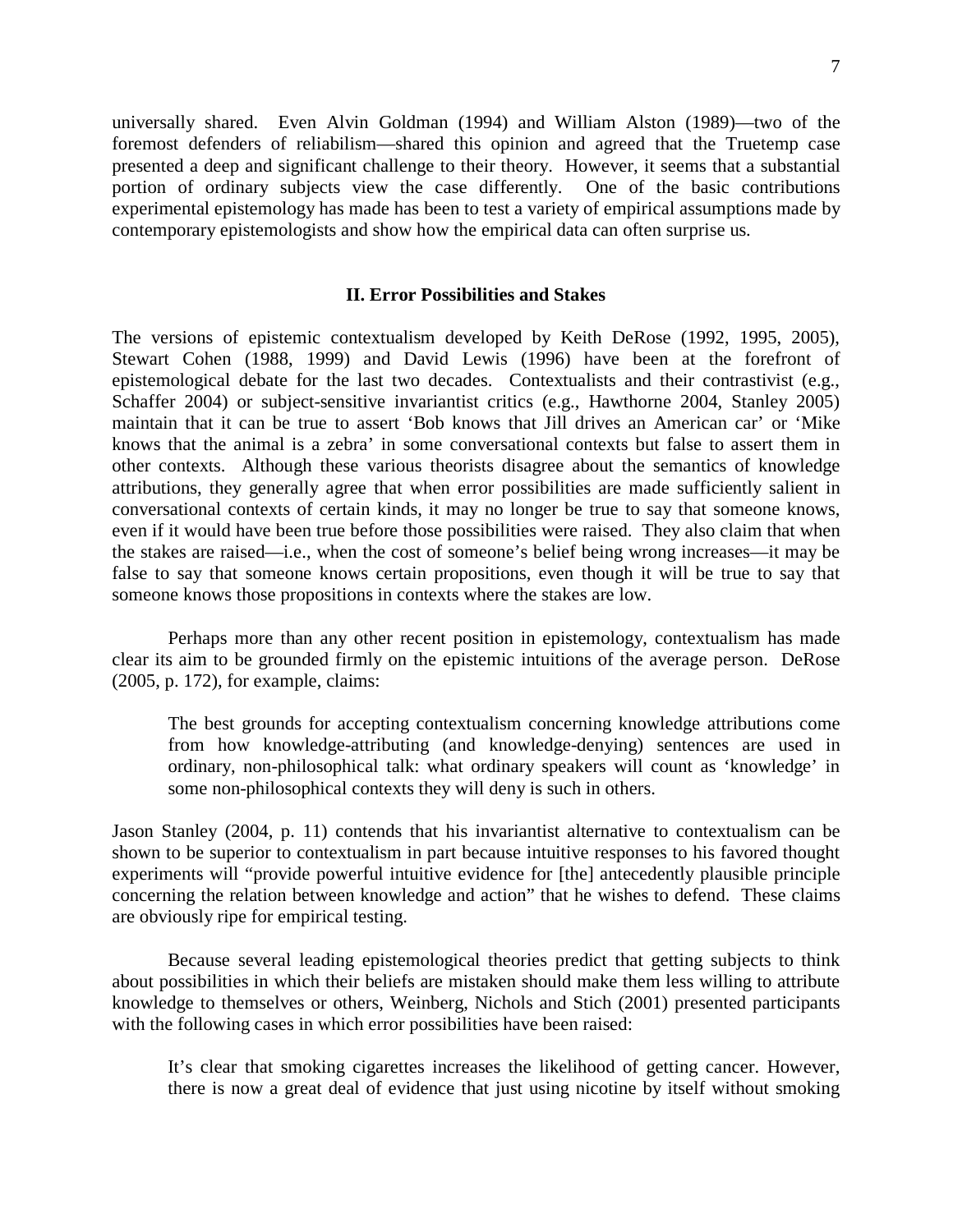(for instance, by taking a nicotine pill) does not increase the likelihood of getting cancer. Jim knows about this evidence and as a result, he believes that using nicotine does not increase the likelihood of getting cancer. It is possible that the tobacco companies dishonestly made up and publicized this evidence that using nicotine does not increase the likelihood of cancer, and that the evidence is really false and misleading. Now, the tobacco companies did not actually make up this evidence, but Jim is not aware of this fact. Does Jim really know that using nicotine doesn't increase the likelihood of getting cancer, or does he only believe it?

Mike is a young man visiting the zoo with his son, and when they come to the zebra cage, Mike points to the animal and says, "that's a zebra." Mike is right—it is a zebra. However, as the older people in his community know, there are lots of ways that people can be tricked into believing things that aren't true. Indeed, the older people in the community know that it's possible that zoo authorities could cleverly disguise mules to look just like zebras, and people viewing the animals would not be able to tell the difference. If the animal that Mike called a zebra had really been such a cleverly painted mule, Mike still would have thought that it was a zebra. Does Mike really know that the animal is a zebra, or does he only believe that it is?

In both cases, a purely hypothetical scenario involving deception is made salient to the reader, even though the reader is told that the scenario is not actual. Contrary to the widely shared assumption in epistemology that all participants should be equally disinclined to attribute knowledge in such cases, Weinberg et al. found that South Asians appear to be much less likely than their Western counterparts to deny that the protagonists have knowledge (cf. Figures 5 and 6).

| <b>Cancer Conspiracy</b><br>Case | <b>Really Knows</b> | <b>Only Believes</b> |
|----------------------------------|---------------------|----------------------|
| Westerners                       | 11%                 | 89%                  |
| <b>South Asians</b>              | 30%                 | 70%                  |
|                                  | --                  |                      |

| ווועו |  |
|-------|--|
|-------|--|

| Zebra-in-Zoo Case I | <b>Really Knows</b> | <b>Only Believes</b> |
|---------------------|---------------------|----------------------|
| Westerners          | 31%                 | 69%                  |
| South Asians        | 50%                 | 50%                  |
| Figure 6            |                     |                      |

(Weinberg, Nichols and Stich (2001) initially reported that high socioeconomic status participants were significantly more likely than low socioeconomic status participants to deny that the cognitive agents in the Cancer Conspiracy Case and a variation of the zebra-in-the-zoo case really knew the propositions in question. However, Weinberg, Nichols and Stich no longer think this finding is robust.)

Nichols, Stich and Weinberg (2003) also found that a significant majority of American college students who had taken three or more philosophy courses thought that the protagonist in a typical brain-in-a-vat case only believed and did not know that he was not a virtual-reality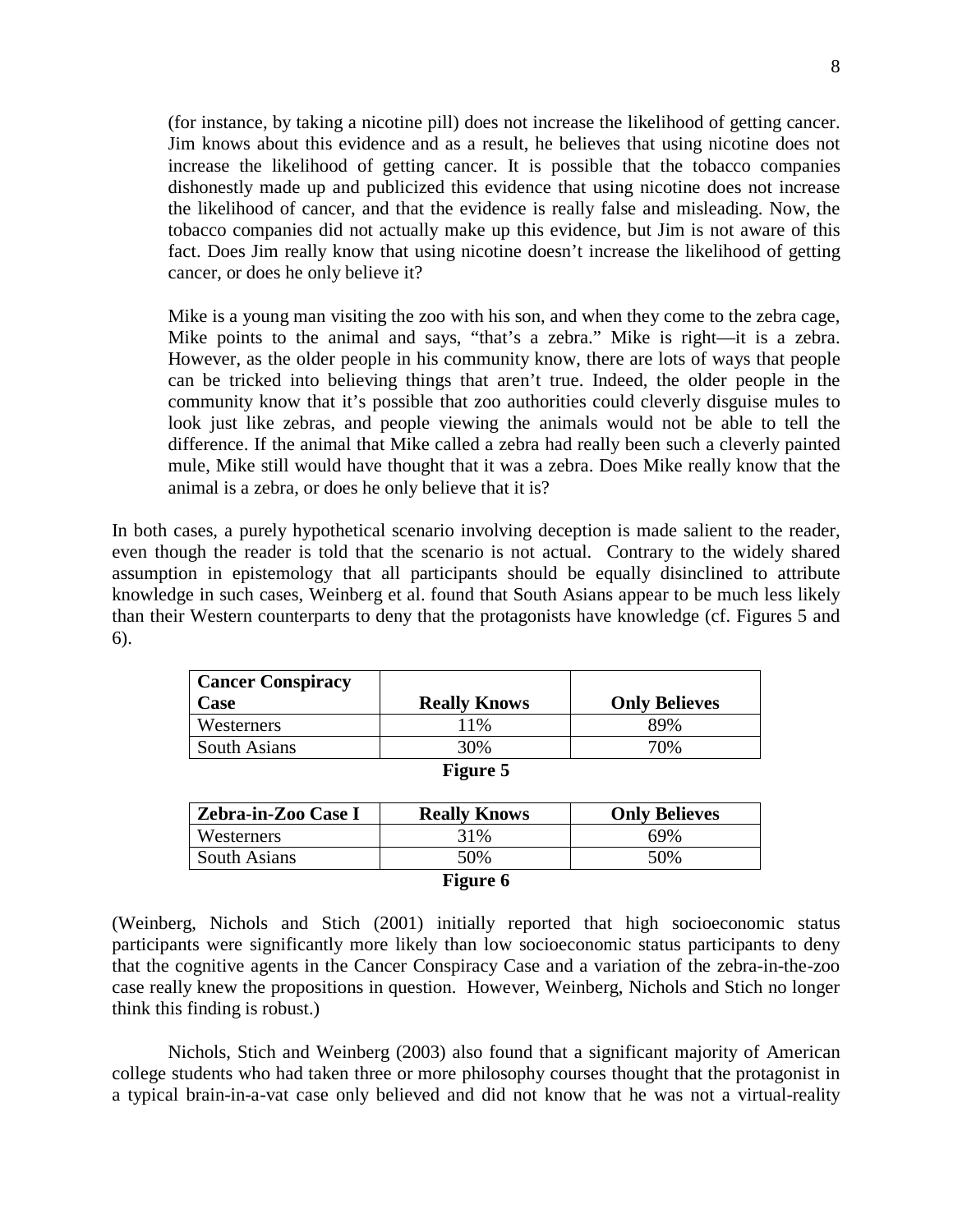brain, while a narrow majority of students who had taken two or less thought that he really knew this fact. Buckwalter and Stich (forthcoming) presented participants with a scenario in which two protagonists are discussing the possibility that they might be bodiless brains in vats that have been deceived into believing their perceptual experiences are veridical. They found that female participants were significantly more likely than male participants to agree that the protagonists know they are not bodiless brains in vats (mean for females  $= 6.72$  on a 7-point scale; males  $=$ 5.62).

After reviewing findings concerning the variability of epistemic intuitions about skeptical scenarios, Nichols, Stich and Weinberg (2003, p. 243) conclude:

Our predicament is in some ways analogous to the predicament of a person who is raised in a homogeneous and deeply religious culture and finds the truth of certain religious claims to be obvious or compelling. When such a person discovers that other people do not share his intuitions, he may well come to wonder why his intuitions are any more likely to be true than theirs.

In addition to casting doubt upon the reliability of our intuitions, Nichols, Stich and Weinberg (2003, p. 246) also think that the foregoing data should make us question the central place that debates about skepticism have occupied in western philosophy:

For if people in different cultural… groups and people who have had little or no philosophical training do not share '*our'* intuitions (that is, the intuitions of the typical analytic philosopher who is white, western,… and has had *lots* of philosophical training) then they are unlikely to be as convinced or distressed as '*we'* are by arguments [in support of skepticism] whose premises seem plausible only if one has the intuitions common in our very small cultural and intellectual tribe. *Pace* McGinn's 'anthropological conjecture,' skepticism is neither primitive nor inevitable. And *pace* Stroud there is no reason to think that skepticism "appeals to something deep in our nature." Rather, it seems, its appeal is very much a product of our culture, our social status and our education!

Wesley Buckwalter (2010) tested for the effects of error possibilities and high stakes by presenting participants with three versions of DeRose's "bank" cases, one of which is the following:

*Bank*. Sylvie and Bruno are driving home from work on a Friday afternoon. They plan to stop at the bank to deposit their paychecks, but as they drive past the bank they notice that the lines inside are very long. Although they generally like to deposit their paychecks as soon as possible, it is not especially important in this case that they be deposited right away. Bruno tells Sylvie, "I was just here last week and I know that the bank will be open on Saturday." Instead, Bruno suggests that they drive straight home and return to deposit their paychecks on Saturday. When they return to the bank on Saturday, it is open for business.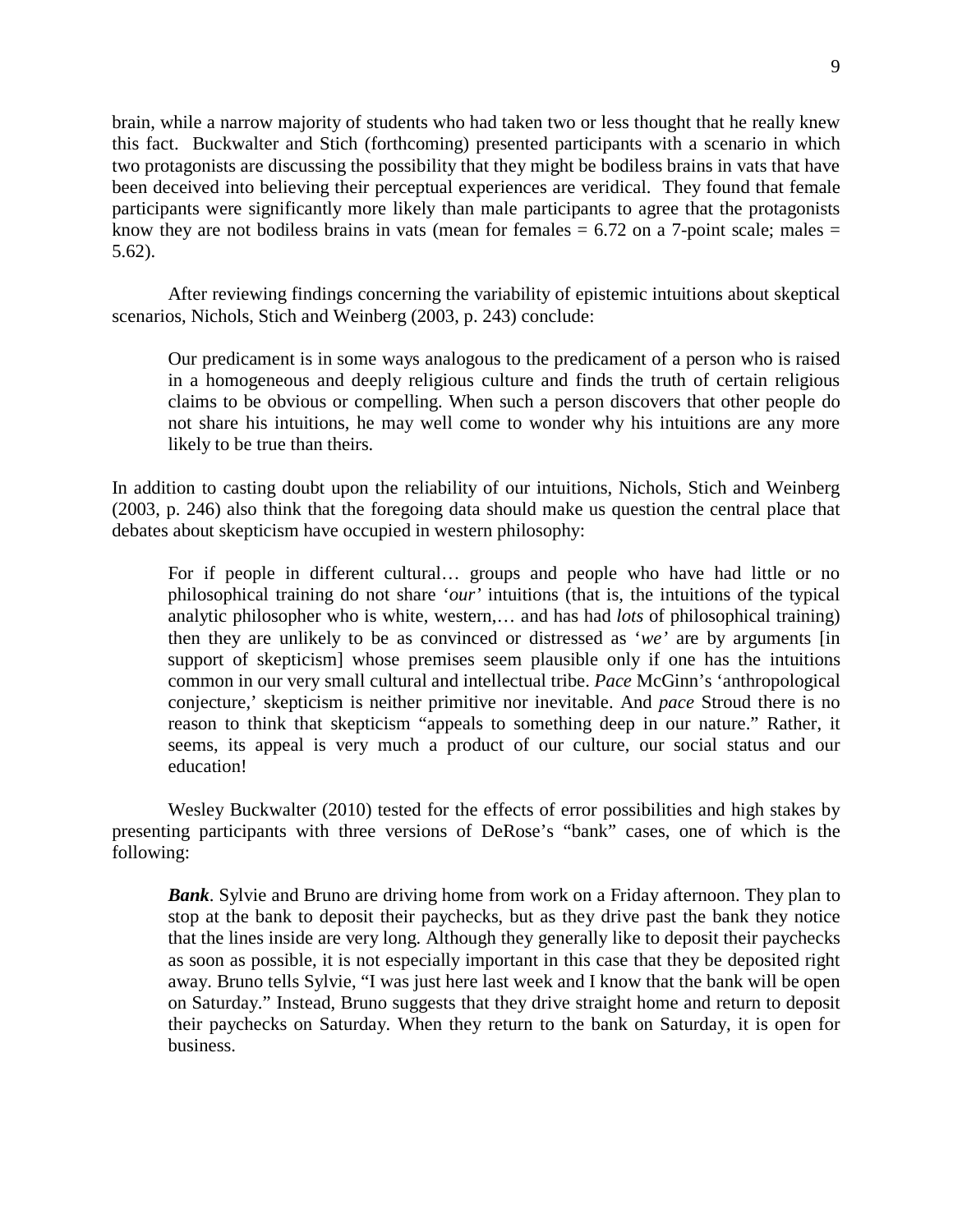In the 'High Stakes' variant of this case, instead of being told that "it is not especially important in this case that [their paychecks] be deposited right away," participants were told "Bruno has written a very large check, and if the money from his pay is not deposited by Monday, it will bounce, leaving Bruno in a very bad situation with his creditors." In the 'High Standards' variant, participants were given the following, additional piece of information: "Sylvie says, 'Banks are typically closed on Saturday. Maybe this bank won't be open tomorrow either. Banks can always change their hours, I remember that this bank used to have different hours.'" Thus, the costs of being wrong are high for Bruno only in High Stakes, and an error possibility is raised only in High Standards.

Buckwalter found that while 74% of participants agreed that Bruno's assertion "I know that the bank will be open on Saturday" was true in Bank, 69% of participants in High Stakes and 66% in High Standards also thought that Bruno's assertion was true. Statistical analysis reveals that the mean responses in each case are significantly above the midpoint—i.e., most people agree that Bruno's knowledge attribution is true in all three cases—but that there is no significant difference between the means of the three sets of responses. At least in the cases studied by Buckwalter, raising error possibilities and stakes had no appreciable effect on participants' willingness to attribute knowledge.

Joshua May, Walter Sinnott-Armstrong, Jay G. Hull and Aaron Zimmerman (2010) ran a similar experiment, which included an additional case that combined both error possibilities and stakes, and came up with comparable results. May et al. found that "neither raising the possibility of error nor raising stakes moves most people from attributing knowledge to denying it." However, even though participants generally attributed knowledge in both high and low stakes cases, they were more strongly inclined to attribute knowledge in low stakes cases. May et al. found no such effect for error possibilities.

One important difference between Buckwalter's study and that of May et al. is that Buckwalter had participants evaluate the correctness of a knowledge attribution made by a character within the vignette, whereas May et al. asked participants whether they thought the character had knowledge. Because one of the most important lines of difference between contextualists and many of their critics concerns the question of whether the epistemic standards of putative knowers or the standards of attributors and deniers of knowledge should determine the truth values of knowledge attributions, the bearing that empirical results from experimental epistemology are taken to have upon extant theories of knowledge or justification can be greatly affected by which kind of probe question was asked. Subject-sensitive invariantists, for example, maintain that there should be no significant difference between the "correct" participant response to the question of whether a vignette's protagonist knows and the "correct" response to the question of whether an attribution of knowledge to the protagonist made by another character in the vignette is correct. This is because the truth conditions for knowledge attributions, according to subject-sensitive invariantism, are not affected by how much is at stake or whether error possibilities are salient for those who are merely reading and commenting on the vignettes.

However, according to contextualism, the truth conditions for knowledge attributions are tied to the circumstances of those who are attributing or denying knowledge. If a character in a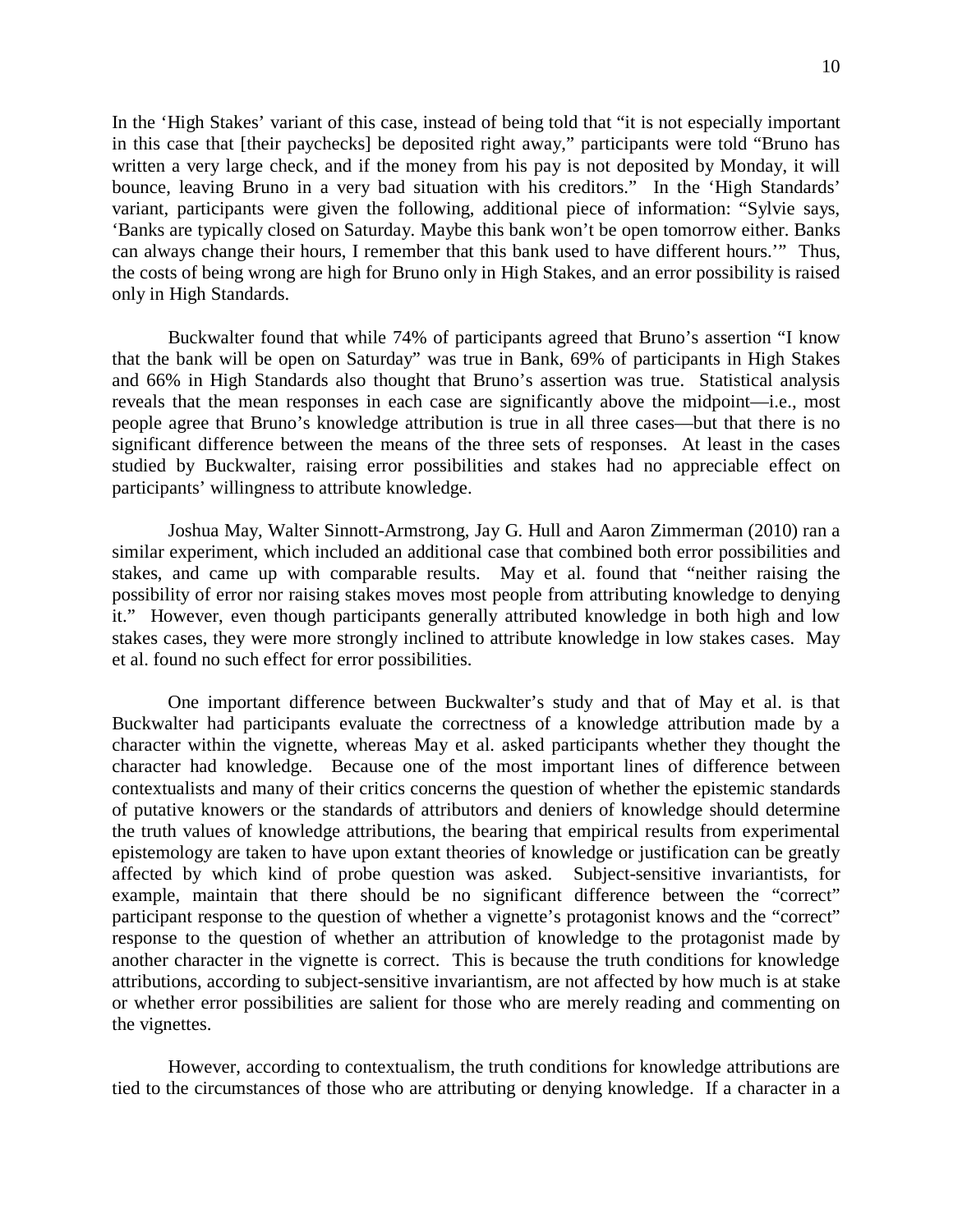vignette is attributing knowledge, the epistemic standards in place at that character's conversational context determine the truth value of the knowledge attribution. But if the reader of a vignette is asked to attribute or deny knowledge, it will be the standards of the reader's context that determine the attribution's truth value. Furthermore, DeRose (2010) contends that it is not as clear as many epistemologists think about what predictions extant versions of contextualism will make regarding participant responses when they are simply asked whether a vignette character knows or does not know. In fact, DeRose thinks that no version of contextualism is sufficiently developed and detailed to make any clear prediction.

In other research, Adam Feltz and Chris Zarpentine (forthcoming) ran a set of experiments that tested for the effect of high stakes upon knowledge attributions but found no effect in their studies. Mark Phelan (forthcoming) ran a related set of experiments that looked at how strong participants thought the evidence of protagonists was and again found that raising stakes did not affect folk attributions, as long as the cases were presented individually. However, he did find an effect when high and low stakes cases were presented in a juxtaposed fashion. Phelan takes the fact that no effect was found in individual cases to indicate that stakes do not in general factor into people's assessments of strength of evidence.

Researchers in any area of scientific inquiry need to be careful about the conclusions they draw from null results—i.e., results that fail to pass tests of statistical significance. If, for example, I look very carefully at my hands but fail to see any microbes, obviously I am not entitled to conclude that there are no microbes on my hands. Similarly, experimental epistemologists need to be careful about the conclusions they draw from studies in which no statistical differences were found between participants' responses to sets of cases. One reason why no such differences were found may be that the tools researchers used to probe for such differences were not sufficiently fine-grained or otherwise attuned to the phenomena under investigation.

In contrast to the foregoing studies that failed to find that making error possibilities salient had any effect on knowledge attributions, a study by Jonathan Schaffer and Joshua Knobe (forthcoming) did reveal such an effect when possibilities of error were presented in what they claim was "a concrete and vivid fashion." Instead of having one character in a Bank case simply mention the abstract possibility that banks might change their hours and thus be closed on one Saturday after having been open on another, Schaffer and Knobe had one of the characters in their vignettes make the following statements:

Well, banks do change their hours sometimes. My brother Leon once got into trouble when the bank changed hours on him and closed on Saturday. How frustrating! Just imagine driving here tomorrow and finding the door locked.

Even though all participants were told that the cognitive agent whose belief was in question remained "just as confident" as he or she was that the bank will be open on Saturday, participants were less inclined to think that the character knew the bank would be open when the possibility of error was presented in this concrete fashion (mean rating: 3.05 out of 7) than when the possibility of error was presented more abstractly (mean rating: 5.54 out of 7). DeRose (2010),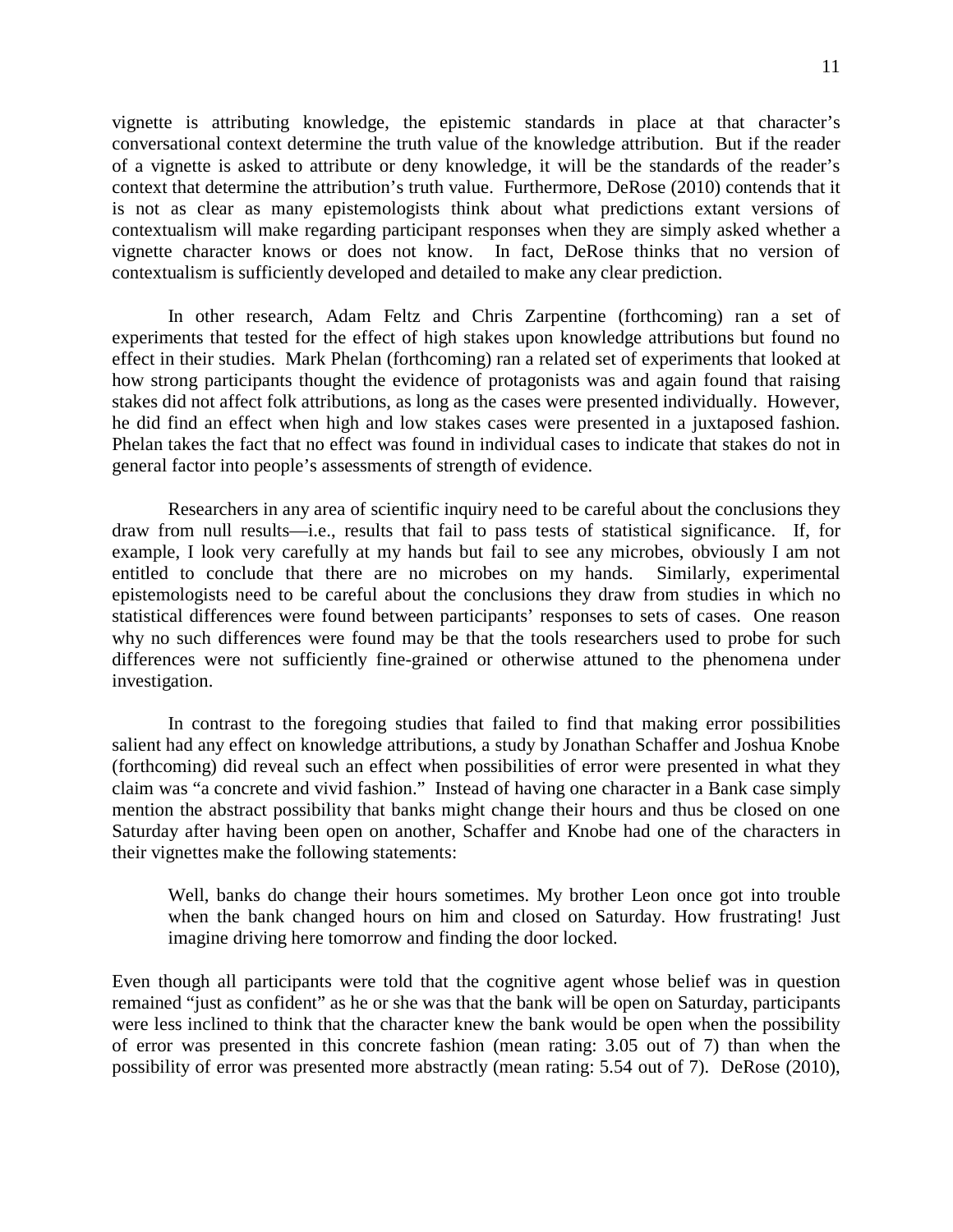however, claims that the extra information provided about Leon above may well have the (unintended) effect of raising the stakes in the vignette. He writes:

It seems it could just as easily be thought that what [Schaffer and Knobe] are pounding home to the survey takers is thoughts about the practical consequences or stakes of being wrong. Sarah tells Hannah about poor Leon and the frustration he had to endure when he was wrong about the bank's hours, and then, turning to Hannah's and her own situation, adds, "Just imagine driving here tomorrow and finding the doors locked." Is this not at least hinting that the stakes may be quite high and/or encouraging respondents to focus on the matter of the practical consequences or stakes of being wrong?... [T]hat Sarah would carry on as she does in [Schaffer and Knobe's] beefed up HIGH case might well indicate to the survey takers that the stakes are high somehow.

Further empirical investigation of DeRose's suggestion is obviously required.

In order to investigate whether folk attributions of knowledge are sensitive to stakes, Ángel Pinillos (forthcoming) presented participants with two versions of a vignette about a college student who has a term paper due the following day. In a low-stakes condition nothing of significance hangs upon whether there are any typos in the paper. In a contrasting high stakes condition, the student needs to get an A in order to keep his scholarship. Instead of simply asking whether the student knows that there are no typos in the paper, Pinillos chose to ask participants "How many times do you think [the student] has to proofread his paper before he knows that there are no typos?" The median answer in the low stakes condition was 2, and the median answer in the high stakes condition was 5. Pinillos found similar results using high and low stakes versions of a vignette in which a protagonist must correctly count the pennies in a medium size jar in order to win a prize.

Experimental epistemologists, then, seem to have found modest evidence in support of the claim that salient error possibilities and high stakes can affect folk knowledge attributions. However, much more data need to be obtained before we can know whether patterns of folk attributions will tend to favor contextualism, contrastivism, classical invariantism, subjectsensitive invariantism or some other mainstream epistemological perspective.

#### **III. Knowledge and Action**

If stakes do in fact affect knowledge attributions, it represents one kind of connection between knowledge and action, since the practical costs of failing to know are costs associated with the actions one is undertaking. Another kind of connection between knowledge and action has been found by James Beebe and Wesley Buckwalter (2010) and James Beebe and Mark Jensen (forthcoming). Beebe and Buckwalter initially presented participants with either the help or the harm versions of the following vignette (based upon Knobe 2003a's original study):

The vice-president of a company went to the chairman of the board and said, 'We are thinking of starting a new program. We are sure that it will help us increase profits, and it will also *help/harm* the environment.' The chairman of the board answered, 'I don't care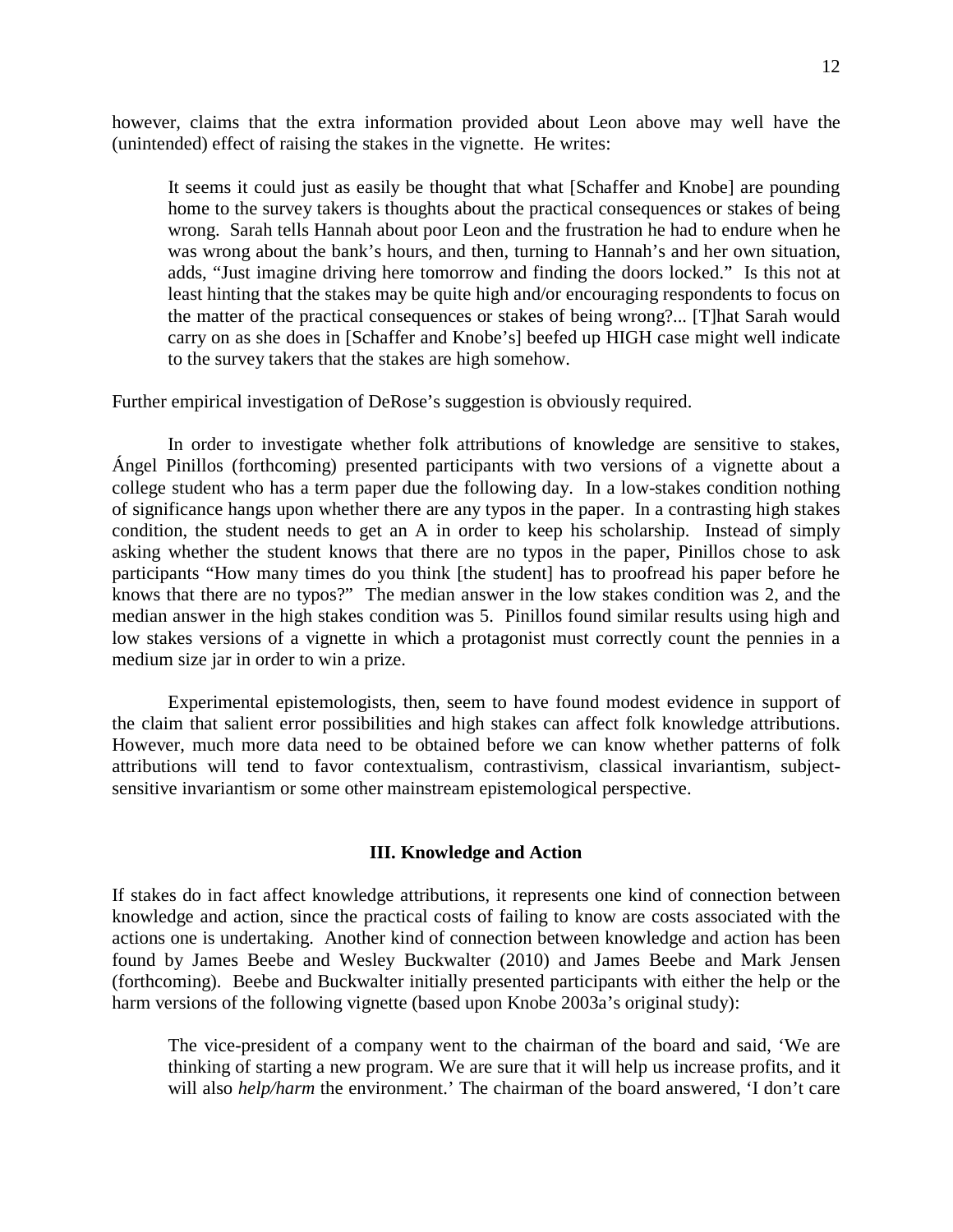at all about *helping/harming* the environment. I just want to make as much profit as I can. Let's start the new program.' They started the new program. Sure enough, the environment was *helped/harmed*. Did the chairman know that the new program would *help/harm* the environment?

Participants were asked to indicate their response to the question "Did the chairman know that the new program would *help/harm* the environment?" on a seven-point Likert scale, ranging from -3 (labeled as 'the chairman didn't know') to 3 (labeled as 'the chairman knew'). Almost twice as many participants chose the strongest possible affirmation of the chairman's knowledge (viz., response '3') in the harm condition (67.5%) as in the help condition (35.5%), and the percentage of participants who chose responses 1, 2 or 3 in the harm condition (90%) was significantly greater than the number of participants who chose 1, 2 or 3 in the help condition  $(61\%)$ .

Buckwalter (forthcoming) found a significant gender difference in how participants responded to the chairman case. Women were significantly less likely than men to attribute knowledge to the chairman in the help condition, which means that the difference between helping and harming had more of an overall effect on how women responded than men. Beebe and Jensen also found that subjects were more likely to attribute knowledge when the side-effect in question involved aesthetic or prudential (as opposed to moral) harm.

These findings suggest that the practice of making epistemic evaluations may be more closely related—at least psychologically—to other practices of normative assessment than epistemologists have thought. According to the traditional epistemological view of the relationship between knowledge and action, whether a subject knows a proposition is completely independent of whatever actions that subject may undertake in light of believing that proposition. Recent proponents of 'pragmatic encroachment' in epistemology (e.g. Fantl & McGrath, 2002, 2007; Hawthorne, 2004; Stanley, 2005), however, have challenged this view and argued that whether a true belief counts as knowledge can depend in part upon non-epistemic facts about how much is at stake for a subject concerning the truth of the belief. Yet it is unlikely that any of these scholars would embrace the view that the goodness or badness of actions performed in light of a belief can affect that belief's status of knowledge. However, many defenders of pragmatic encroachment (e.g., Hawthorne and Stanley) place a premium on making their own epistemological theories square with the epistemic intuitions of ordinary people. By demonstrating another respect in which folk epistemic intuitions diverge from *a priori* expectations concerning them, the foregoing results place pressure on anyone wishing to maintain this combination of views.

### **IV. Larger Methodological Issues**

Although the findings of experimental epistemologists obviously raise challenges to the use of this or that thought experiment for this or that purpose in epistemology, experimental philosophy is most often associated with more global methodological challenges. Consider the following, widely endorsed theses: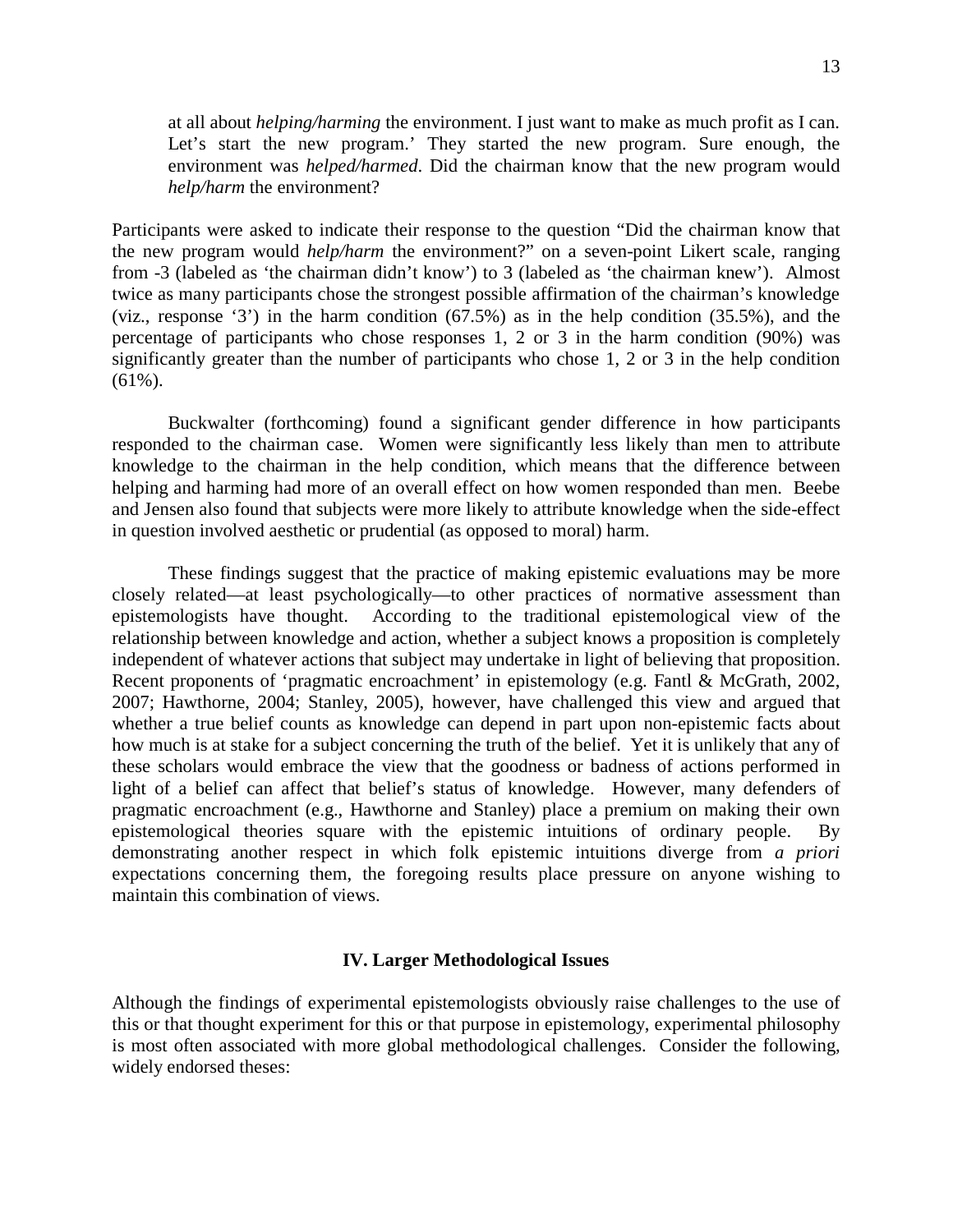- (i) Whether a true belief counts as knowledge depends only upon epistemic factors such as evidence or reliability.
- (ii) Because the target of philosophical analyses of knowledge is the ordinary person's concept of knowledge, such analyses should be answerable to data about 'what the ordinary person would say' in response to various epistemological thought experiments.

Many experimental epistemologists believe that the variability, instability and seeming irrationality of folk responses to thought experiments makes the conjunction of (i) and (ii) increasingly difficult to maintain. While it may be possible to dismiss a small class of the surprising patterns of variation as due to performance errors or noise, if more and more experimental data are gathered that shows that ordinary peoples' knowledge attributions are influenced by a variety of non-epistemic factors such as culture, education, socioeconomic status, and the moral properties of actions, this line will become ever more difficult to hold.

The strongest form of the 'experimentalist's challenge' to standard philosophical practice has been dubbed the 'restrictionist view,' according to which "the results of experimental philosophy should figure into a radical restriction of the deployment of intuitions as evidence" (Alexander & Weinberg 2007, p. 61). Restrictionists maintain that "the problem with standard philosophical practice is that experimental evidence seems to point to the unsuitability of intuitions to serve as evidence at all" (Alexander & Weinberg 2007, p. 63). Weinberg, Nichols and Stich (2001) claim, "a sizeable group of epistemological projects—a group which includes much of what has been done in epistemology in the analytic tradition—would be seriously undermined if one or more of a cluster of empirical hypotheses about epistemic intuitions turns out to be true." Critics of experimental philosophy have responded to these challenges in a variety of ways.

# *Surface Intuitions vs. Robust Intuitions*

Antti Kauppinen (2007, p. 105) questions whether the intuitive responses gathered by experimental philosophical research are sufficiently robust to underwrite the experimentalist's challenge:

There is no support to be had from responses of those non-philosophers who only appear to understand the question, who may have an imperfect grasp of the concept in question, who may or may not think hard about the application of the concept in circumstances that may or may not be conducive to avoiding conceptual mistakes, who may or may not rush in their judgements, and who may or may not be influenced by various pragmatic factors…. [T]he *actual studies* conducted so far have failed to rule out competence failures, performance failures, and the potential influence of pragmatic factors, and as such do not yield the sort of results that could support or raise doubts about philosophical appeals to conceptual intuitions.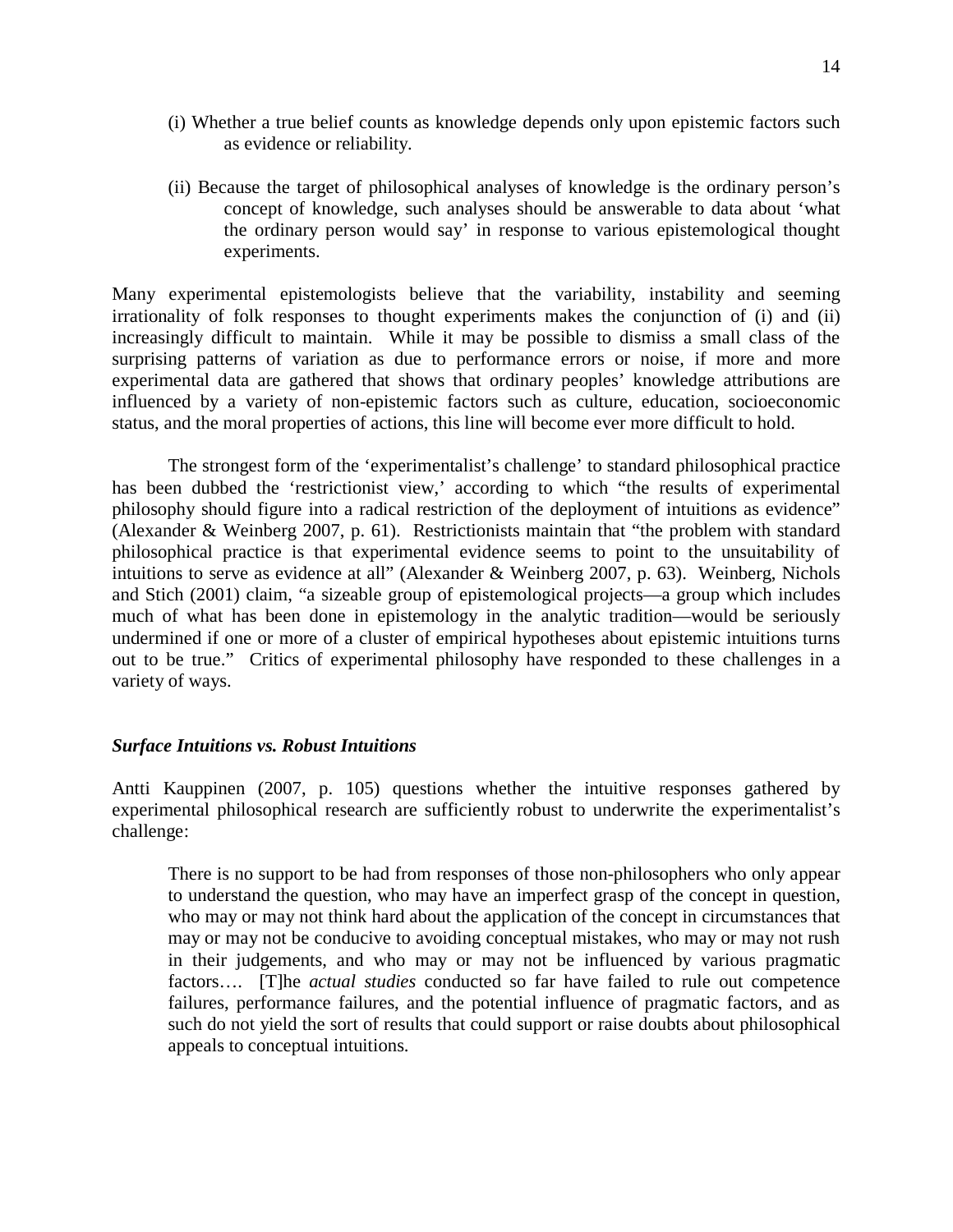Kauppinen is correct that experimental philosophers have sometimes been too quick to draw conclusions about the conceptual competence and narrative comprehension of their participants. However, when Kauppinen goes on to express grave doubts about whether it is possible for experimental epistemologists to deal with the worries he raises, his case becomes much less convincing. Kauppinen does not think that the methods used by experimentalists allow for the possibility of (i) testing for how well participants grasp key concepts, (ii) providing sufficient motivation for participants to display a high level of performance, or (iii) testing for the effects of pragmatic factors in research materials. However, many experimental philosophers have already been testing these factors. For example, Weinberg, Nichols and Stich (2001) and Swain, Alexander and Weinberg (2008) include the following vignette to test the conceptual competence of their participants:

Dave likes to play a game with flipping a coin. He sometimes gets a "special feeling" that the next flip will come out heads. When he gets this "special feeling," he is right about half the time, and wrong about half the time. Just before the next flip, Dave gets that "special feeling," and the feeling leads him to believe that the coin will land heads. He flips the coin, and it does land heads.

When participants were asked whether Dave knew that the coin was going to land heads, Swain, Alexander and Weinberg excluded from further analysis any participant who answered in the affirmative, on the presumption that the participants either did not understand the question or were operating with alternative conceptions of knowledge. Comprehension checks are standard fare in social psychology and can be deployed any time concerns about participant comprehension are germane.

Regarding the effects that pragmatic factors may have on participant responses, Knobe (2003b) and Nadelhoffer (2004) have already run experiments that have tested for and apparently ruled out various pragmatic effects. If researchers suspect that one kind of vignette used in experimental philosophical research has a certain pragmatic implicature and that participants may be responding to that implicature rather than to the semantic content alone (as perhaps intended by the original researchers), modified versions of the vignette that uncontroversially lack such an implicature can be used to test this suspicion. Thus, the difficulties raised by Kauppinen seem to be practical rather than principled.

## *The Different Concepts Response*

Ernest Sosa (2007, pp. 102-103) offers the following reply to the experimentalist's challenge:

The bearing of these surveys on traditional philosophical issues is questionable, however, because the experimental results really concern in the first instance only people's responses to certain words. But verbal disagreement *need* not reveal any substantive, real disagreement, if ambiguity and context might account for the verbal divergence…. The experimentalists have not yet done enough to show that they have crossed the gaps created by such potential differences in meaning and context, so as to show that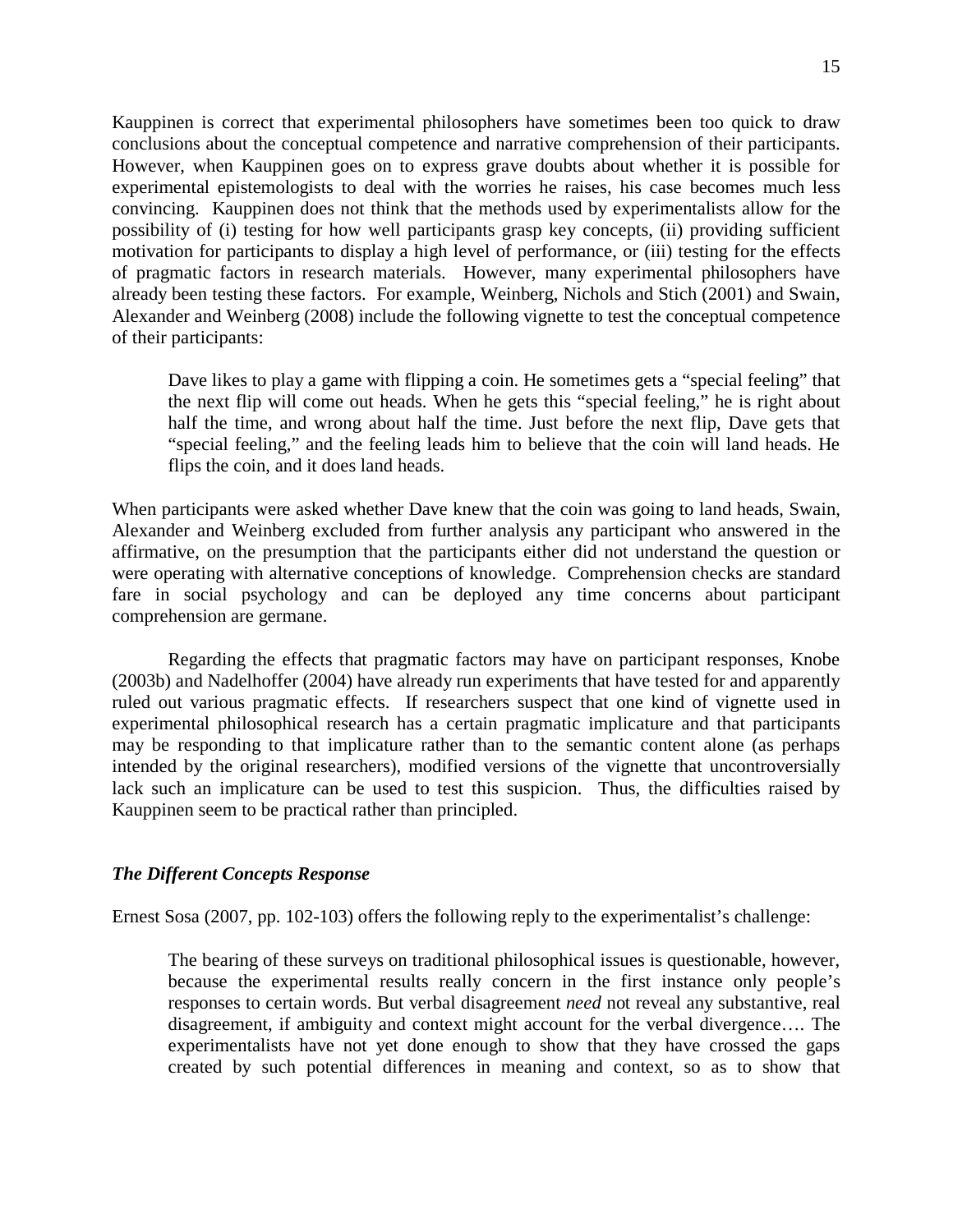supposedly commonsense intuitive belief is really not as widely shared as philosophers have assumed it to be.

Sosa is certainly correct that too often experimental philosophers have tried to support farreaching conclusions on the basis of too few studies and should do more to rule out alternative, less radical explanations of their experimental data. However, it is also important to note that pointing to the bare possibility that participants who offer different responses to survey questions may be parties to a merely verbal dispute does nothing to show that this is indeed the correct explanation of the surprising data.

Sosa (2005) also raises the following, related objection:

When we read fiction we import a great deal that is not explicit in the text. We import a lot that is normally presupposed about the physical and social structure of the situation as we follow the author's lead in our own imaginative construction…. Given that these subjects are sufficiently different culturally and socio-economically, they may because of this import different assumptions as they follow in their own imaginative construction the lead of the author of the examples, and this may result in their filling the crucial [description of a protagonist's epistemic condition] differently. But if [this description] varies across the divide, then the subjects may not after all disagree about the very same content.

Sosa's objections here are versions of the 'different concepts' response to the experimentalist's challenge. According to this response, if it can be shown that people from different demographic groups (e.g., East Asians vs. Westerners, male vs. female) repeatedly respond to philosophical thought experiments in systematically different ways, then the two groups may be deploying nonequivalent concepts. If they are using nonequivalent concepts, the attempt by some experimental philosophers to use cross-demographic variation to challenge current ways of thinking in epistemology will come to naught, since the different groups will not even be talking about the same thing. Again, however, the 'two concepts' response merely points to a hypothetical possibility without providing any reason for believing the possibility is real. If this possibility were realized, the experimentalist's challenge would indeed be neutralized. But in the absence of reasons to think that it is, the experimentalist's challenge stands.

# *The Expert Response*

A more common response to the experimentalist's challenge is to try to find some reason to privilege the intuitions of those who are experts concerning the application of the concepts in the relevant domain. Michael Devitt (2006, p. 103) takes up this line of response and argues that intuitions are "empirical theory-laden central-processor responses to phenomena, differing from many other such responses only in being fairly immediate and unreflective, based on little if any conscious reasoning." He argues that we should trust a person's intuitions to the degree that we should trust the theory and experience underwriting those intuitions: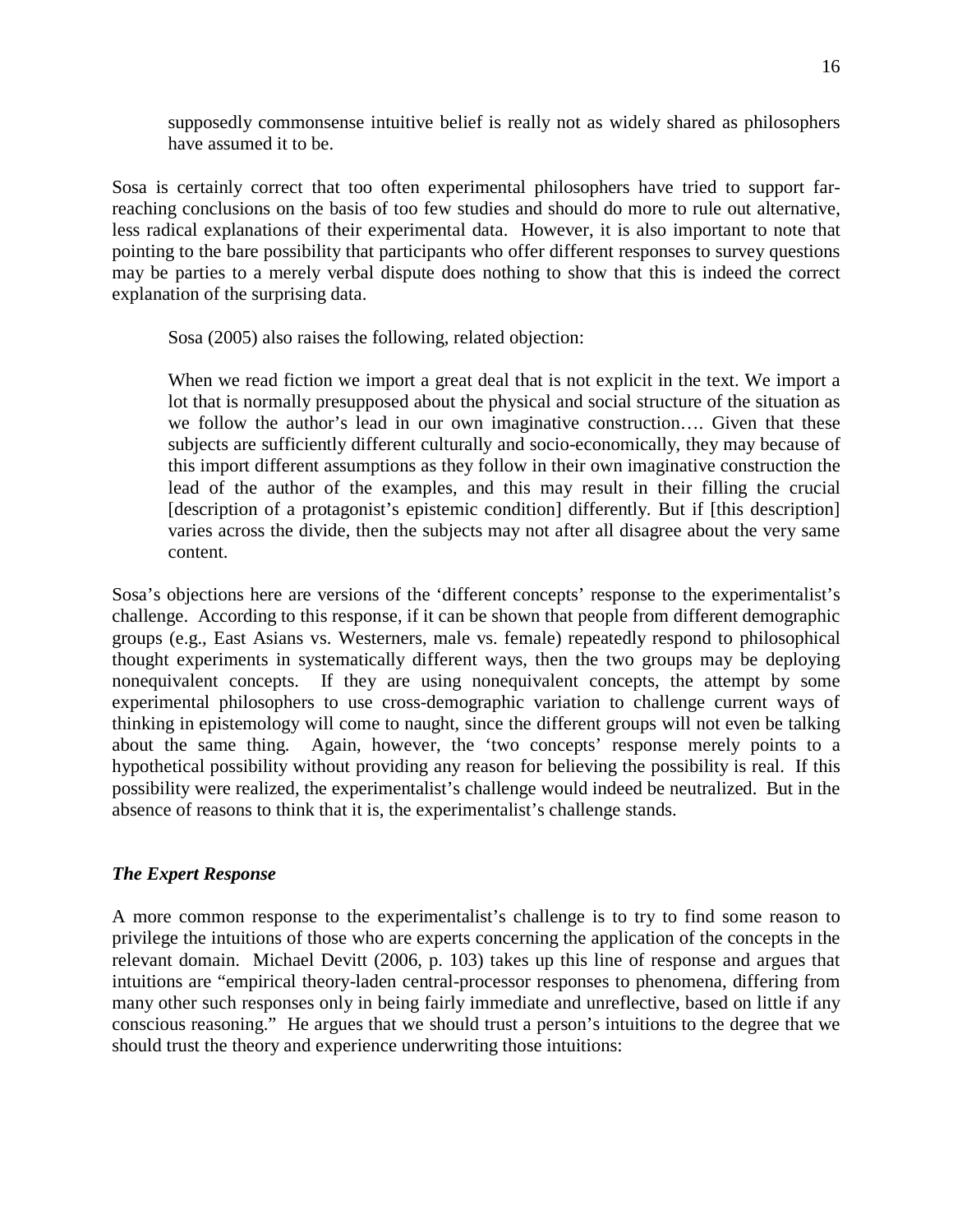Sometimes the folk may be as expert as anyone: intuitions laden with "folk theory" are the best we have to go on. Perhaps this is the case for a range of psychological kinds. For most kinds, it clearly is not: we should trust intuitions laden with established scientific theories. Consider, for example, a paleontologist in the field searching for fossils. She sees a bit of white stone sticking through grey rock, and thinks "a pig's jawbone." This intuitive judgment is quick and unreflective. She may be quite sure but unable to explain just how she knows. We trust her judgment in a way that we would not trust folk judgments because we know that it is the result of years of study and experience of old bones; she has become a reliable indicator of the properties of fossils. Similarly we trust the intuitions of the physicist over those of the folk about many aspects of the physical world where the folk have proved notoriously unreliable. (Devitt 2006, pp. 104-105)

One can grant that Devitt's proposal sounds plausible for disciplines like paleontology and physics and yet wonder whether there is anyone who has comparable expertise in matters philosophical. The mere fact that philosophers spend more time thinking about philosophical concepts does not guarantee that time spent translates into expertise. Alexander and Weinberg (2007) note that extended reflection might simply reinforce intuitive judgments philosophers already made before engaging in reflection—i.e., that philosophical reflection might not be what produces the intuitions of philosophers at all.

Another possibility is that that long hours of participating in philosophical debate may have an effect more akin to enculturation or socialization than enlightenment. Extended practice in philosophy may simply enable one to participate successively in the culture of philosophy, where giving certain kinds of recognized responses to philosophical thought experiments is part of what makes one a full member of the culture. Experimental philosophers are not committed to the view that this is all there is to being a professional philosopher, but the experimentalist's challenge calls upon proponents of the expert response to provide non-question-begging reasons to rule out these alternatives. It is widely agreed that reasons of this sort have not been forthcoming. Moreover, Thomas Nadelhoffer and Eddy Nahmias (2007, p. 129) note that "to establish that pre-philosophical folk intuitions should *not* be trusted and that philosophically informed intuitions *should* be trusted would require more, not less, experimental research" because it is only through rigorous empirical investigation that we could establish the putative unreliability of folk intuitions.

#### **V. Conclusion**

Experimental epistemologists have begun to gather a variety of interesting data about epistemic cognition—i.e., about how ordinary people think about knowledge, evidence and related epistemic notions. Sometimes their experiments confirm established philosophical opinion, while at other times they surprise us. Contrary to what some philosophers may think, it is not the case that experimental epistemology can be deemed profitable only if it succeeds in radically overturning traditional philosophical methodology. To the degree that mainstream epistemologists engage with the ordinary person's notions of knowledge, evidence and justified belief, we need to understand what those notions are—in all of their (perhaps messy) details.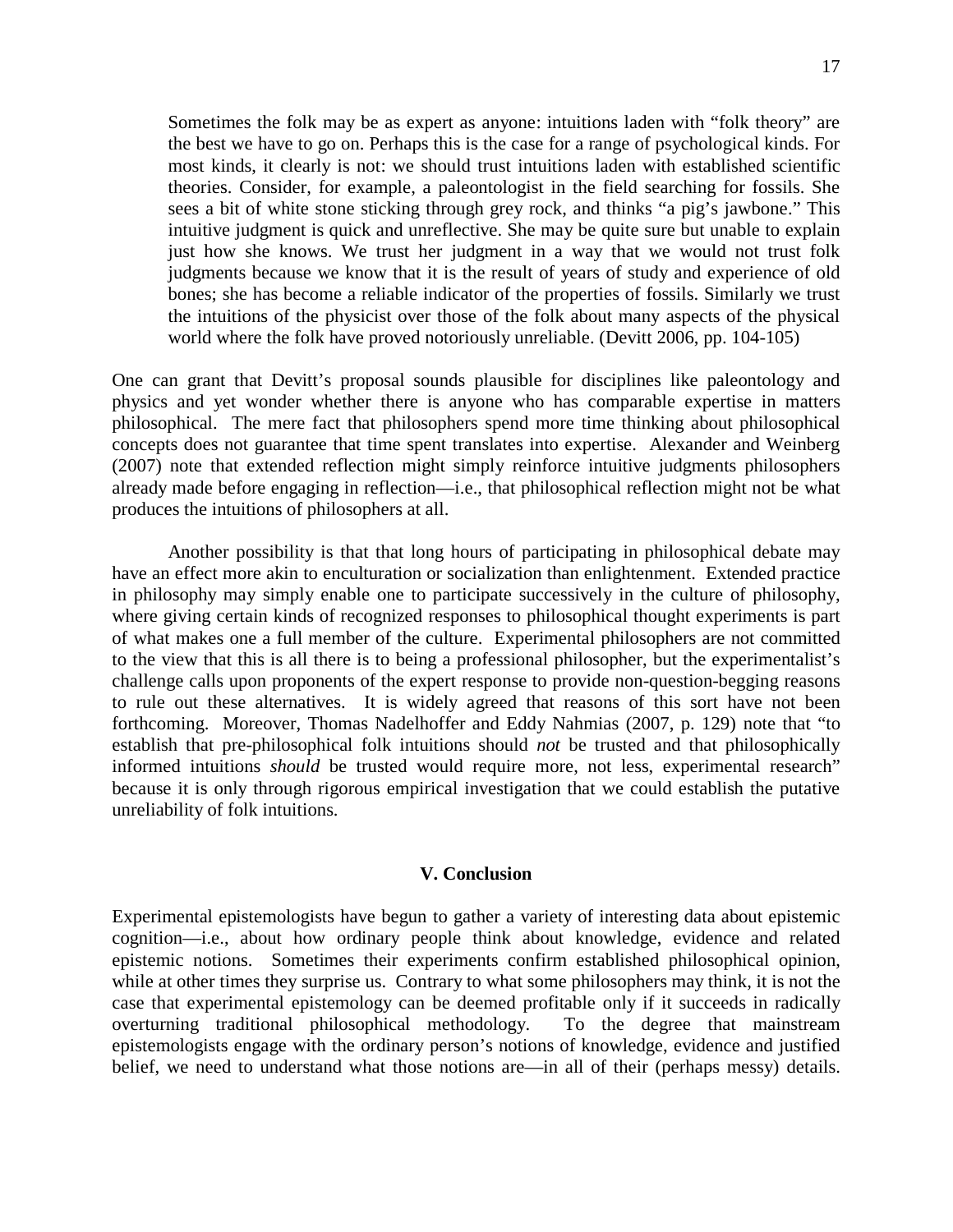Experimental epistemology is one attempt to provide us with this important kind of understanding.

## *References*

- Alston, W. P. 1989. 'An Internalist Externalism', in *Epistemic Justification: Essays in the Theory of Knowledge*, Cornell University Press, Ithaca, NY, pp. 227–245.
- Alexander, Joshua & Jonathan M. Weinberg. 2007. Analytic Epistemology and Experimental Philosophy. *Philosophy Compass*, 2: 56-80.
- Beebe, James & Buckwalter, Wesley. 2010. The epistemic side-effect effect. *Mind & Language*, 25, 474-498.
- Beebe, James., Jensen, Mark., forthcoming. Surprising connections between knowledge and intentional action: The robustness of the epistemic side-effect effect. *Philosophical Psychology*.
- Bishop, M.A., and Trout, J.D. (2005) *Epistemology and the Psychology of Human Judgment* (Oxford and New York: Oxford University Press)
- BonJour, Laurence. 1980. "Externalist Theories of Empirical Knowledge." In P. French, T. Uehling & H. Wettstein (eds.), *Midwest Studies in Philosophy*, Vol. 5: Epistemology, University of Minnesota Press, Minneapolis, pp. 53-73.
- BonJour, Laurence. 1992. "Externalism/Internalism." In Jonathan Dancy & Ernest Sosa (eds.), *A Companion to Epistemology*, Blackwell, Oxford, pp. 132-136.
- Buckwalter, Wesley. 2010. "Knowledge Isn't Closed on Saturday: A Study in Ordinary Language." *Review of Philosophy and Psychology* 1:395-406.
- Buckwalter, Wesley. forthcoming. Gender and epistemic intuition.
- Buckwalter, Wesley, and Stich, Stephen. (forthcoming) Gender and Philosophical Intuition.
- Cohen, S. 1984. Justification and Truth. Philosophical Studies 46: 279-96.
- Cohen, Stewart 1988. "How to be a Fallibilist," Philosophical Perspectives 2: 91-123.
- Cohen, Stewart 1999. "Contextualism, Skepticism, and the Structure of Reasons," Philosophical Perspectives 13: 57-89.
- Cullen, Simon. 2010. "Survey-Driven Romanticism." *Review of Philosophy and Psychology* 1.
- DeRose, Keith. 1992. Contextualism and knowledge attributions. *Philosophy and Phenomenological Research*, 52, 4 pp. 913-929.
- DeRose, Keith. 1995 "Solving the Skeptical Problem." *Philosophical Review*, pp. 1-52
- DeRose, Keith. 2005. The ordinary language basis for contextualism and the new invariantism. *The Philosophical Quarterly*, 55: 172-198.
- DeRose, Keith. 2010. "Contextualism, Contrastivism, and X-Phi Surveys." Presented at the *39th Oberlin College Colloquium in Philosophy*. May 9, 2010.
- Devitt, Michael. (2006). *Ignorance of Language*. Oxford: Clarendon Press.
- Fantl, J., and McGrath, M. 2002: Evidence, pragmatics, and justification. Philosophical Review, 111, 67-94.
- Fantl, J., and McGrath, M. 2007: On pragmatic encroachment in epistemology. Philosophy and Phenomenological Research, 75, 558-589.
- Feltz, Adam & Chris Zarpentine. 2010. "Do You Know More When It Matters Less?" *Philosophical Psychology* 23:683-706.
- Gettier, E. L. 1963. Is justified true belief knowledge? Analysis, 23, 121-123.